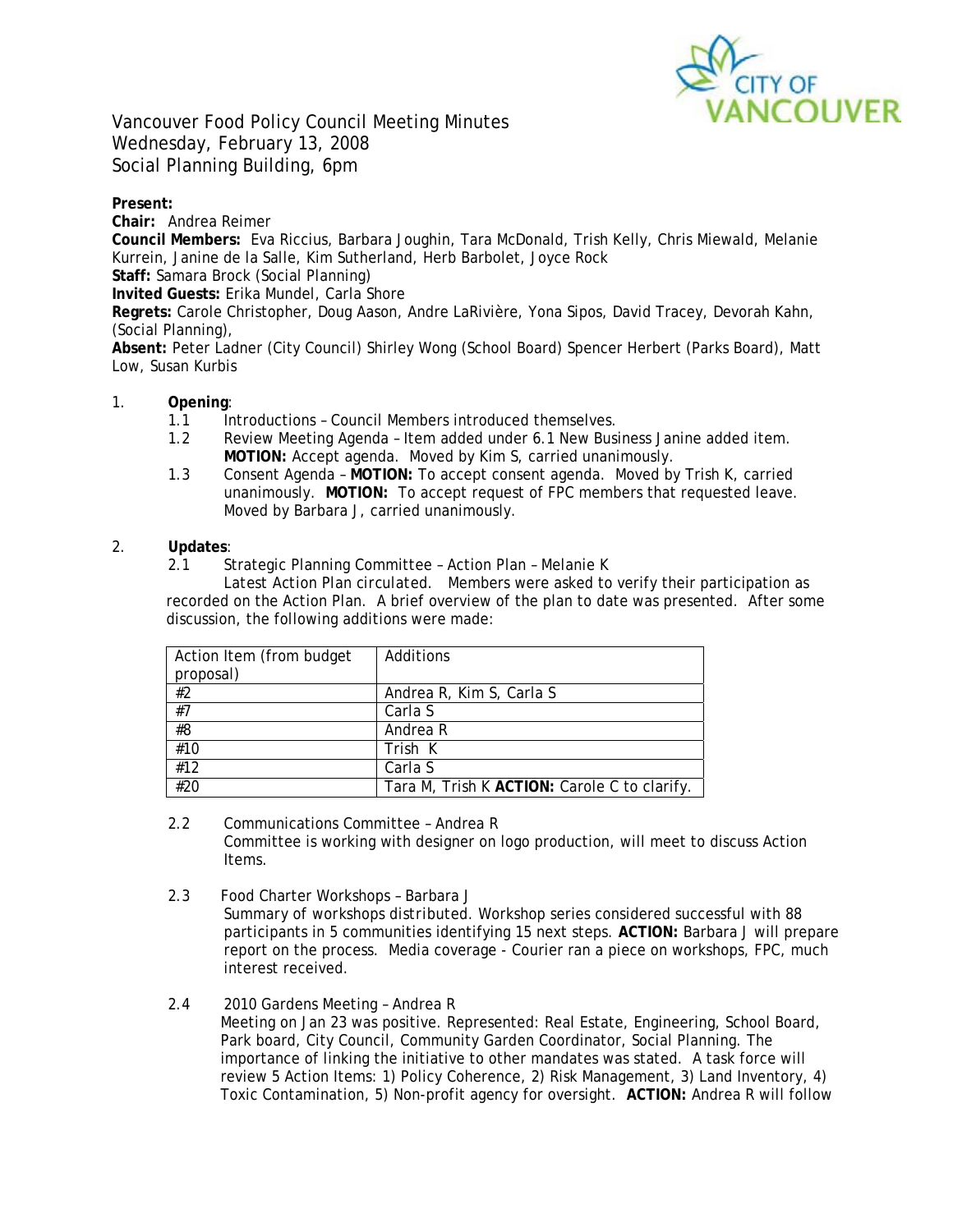up with action items from meeting. Role of FPC to date has been as facilitator, was presented as a resource, next role to be decided.

- 2.5 Staff Update Samara B
	- UA guidelines for private property are hoped to go to council in April, would like to present guidelines at next meeting. **ACTION:** Samara B to circulate draft version of UA guidelines before next meeting. It was clarified that community garden guidelines are different from UA guidelines.
	- VCH contacted SP asking to support a motion (to City Council) to make Vancouver trans-fat free. General agreement from FPC. **ACTION:** Samara B to liaise with VCH; Trish K, Melanie K to sit on sub-committee.
	- Food security network liaison with FPC. CFAI to present in April. Suggestion to put on website.
	- Annual report goes to council May 1, needs to be in April 17. **ACTION:** Samara B to circulate outline.

# 3. **Action Items**

- 3.1 Public Forum upcoming opportunities Andrea R
	- A paid room is available at Van Dusen for use by the end of April. It was felt that the timeline is too short to prepare an event.

3.2 Membership – new recommended membership appointment – Herb B

Daryl Arnold, farmer, sits on several agricultural advisory committees. **MOTION:** Accept to put Daryl's name forward to the appropriate City committee for inclusion on the FPC. Moved by Herb B, carried unanimously.

It was clarified that all VFPC member terms expire in December of a civic election year and a member may serve a maximum of two terms.

| <b>TOTAL</b>                                                                                |            | \$15,000   |                             |  |
|---------------------------------------------------------------------------------------------|------------|------------|-----------------------------|--|
| #22                                                                                         | add \$400  | \$800      | Facilitator                 |  |
| #21                                                                                         | add \$400  | \$1100     | Food for meetings           |  |
| #20                                                                                         |            | \$1,000    |                             |  |
| #13                                                                                         |            | \$3,000    | (for #14-16 also)           |  |
| #12                                                                                         |            | \$3,000    |                             |  |
| #11                                                                                         | add \$300  | \$800      | Tent rental, publicity      |  |
| #10                                                                                         | add \$100  | \$300      | Healthy snacks for meetings |  |
| #9                                                                                          |            | \$2,500    |                             |  |
| #6                                                                                          | add \$1600 | \$2,000    | Matching funds to hire RA   |  |
| #5                                                                                          |            | \$500      |                             |  |
| action item                                                                                 | changes    | new budget | Notes on changes            |  |
| <i>Proposed budget distributed.</i> After some discussion, the following changes were made: |            |            |                             |  |

| 3.3 | 2008 Budget - |
|-----|---------------|
|-----|---------------|

*Proposed budget distributed.* After some discussion, the following changes were made:

**MOTION:** Accept budget as amended. Moved by Kim S, carried unanimously.

*'Eat local' materials, "Vancouver's Farmers Markets: A Secure Future" document distributed* 

Vision sheet includes tools and mechanisms for the City, and was part of Social Development Plan that was to go to council in March. The Farmers Market Society is looking for input on

<sup>4.</sup> **Presentation** – Farmers Market – Tara M